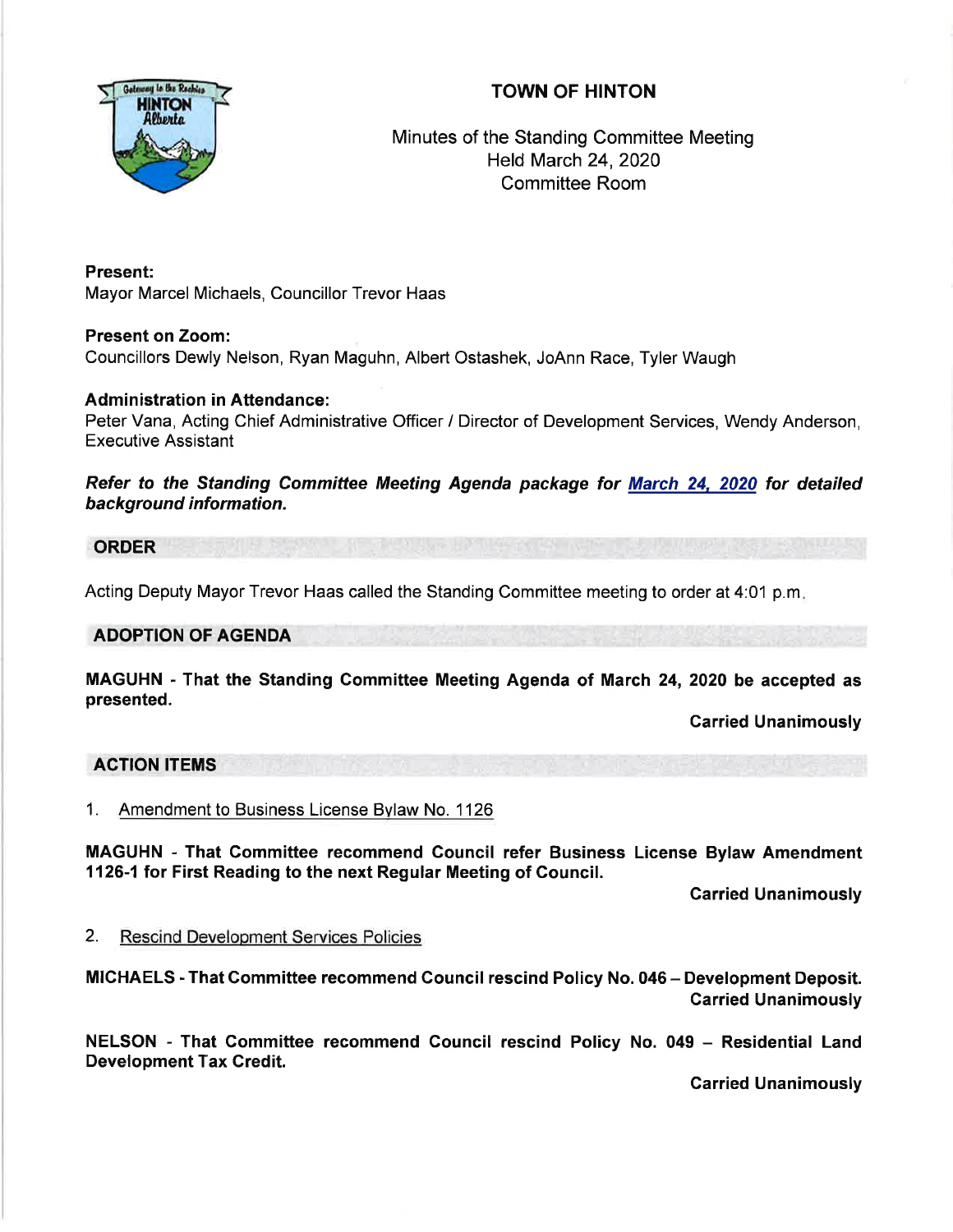Town of Hinton Standing Committee Meeting Minutes-March 24, 2020 Page l2

> MICHAELS - That Gommittee recommend Council rescind Policy No. 061 - Building Permit Plans. Garried Unanimously

> WAUGH - That Committee recommend Council rescind Policy No. 091 - Municipality in Land Development.

> > Garried Unanimously

MAGUHN - That Gommittee recommend Gouncil rescind Policy No. 094 - Waiver of Development Permit Application Fees.

Carried Unanimously

#### 3. Asset Management Policv PD-6100 Amendment

WAUGH - That Gommittee recommend Council approve the amended Asset Management Policy PD-6100 as presented.

Garried Unanimously

#### 4. Safety Codes Services Delivery Model

MAGUHN - That Committee recommends Gouncil approve the Town of Hinton becoming an accredited Municipality for Safety Codes Services.

Garried Unanimously

OSTASHEK - That Committee recommends Gouncil proceed with implementing Safety Godes Service Delivery Model#1 wherein the Town of Hinton establishes an administrative function for permit sales and file management with all inspections in all disciplines performed through a contract with an accredited agency.

Garried Unanimously

#### INFORMATION ITEMS

1. Supplementary Taxation

The Supplementary Taxation report was provided to Council in the agenda package

### ADDITIONAL INFORMATION

- 1. Urgent Matters from Council
- 2. lnterim Chief Administrative Officer Status Report
- 3. Legislative Services Update
- 4. Executive Assistant Logistics lnformation